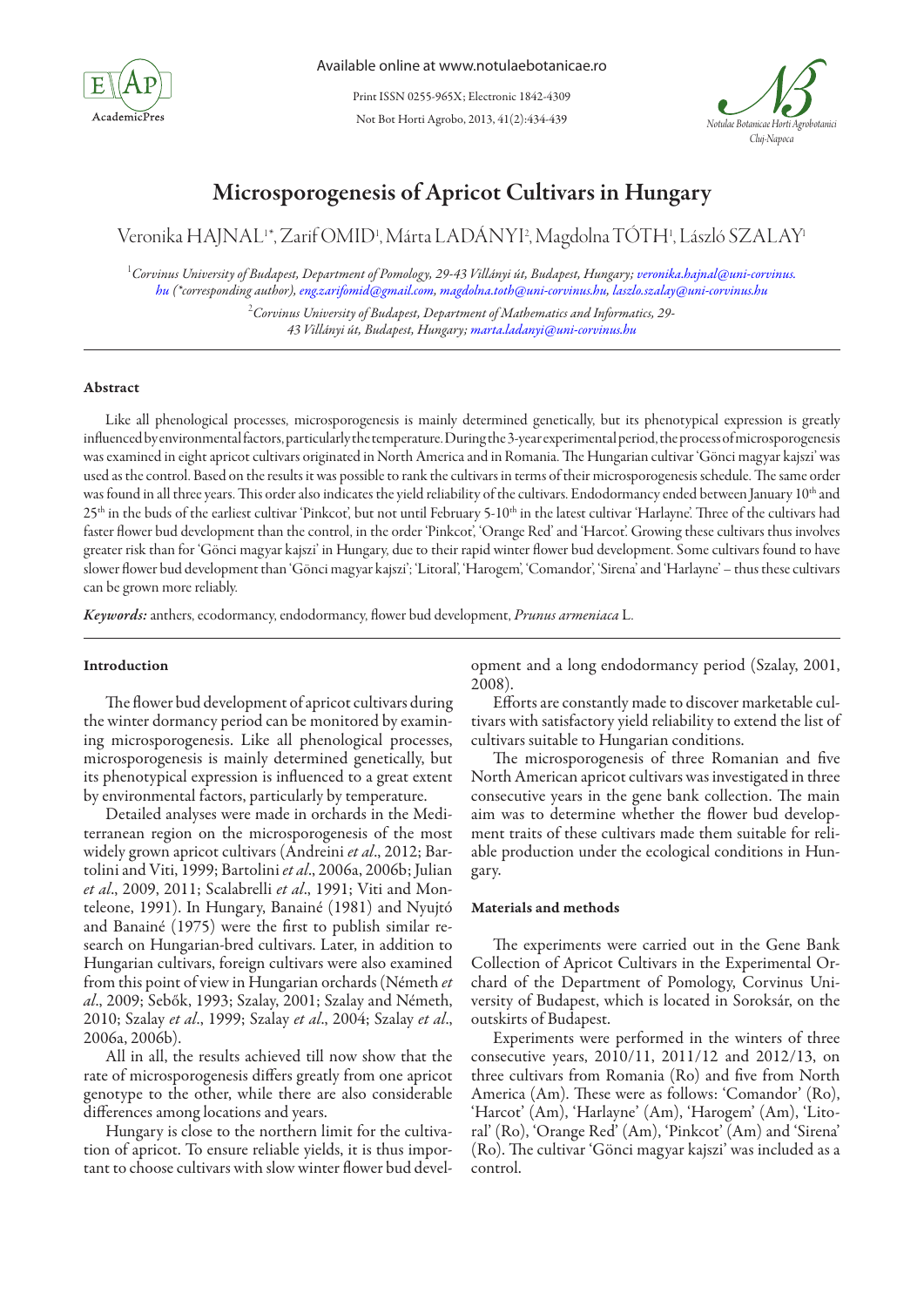# *Experimental methods*

Fruiting branches were collected from designated trees every week (or if necessary, several times a week) throughout the winter dormancy period, and the flower buds located on the spurs were examined. The anthers were removed from the flower buds, placed on slides, stained with carmine acetic acid and covered with a cover slide. After gentle pressure, the slides were put under a microscope to examine the tissue structure of the anthers. On each occasion anthers from 8-10 flower buds were examined for each genotype. Phenological stages of microsporogenesis and their ratio were registered on each slide. Six developmental stages were distinguished:

 $(1)$ Archesporium stage – the tissues in the anthers were still undifferentiated.

(2)String stage (string) – the differentiation of the archespores in the anthers had begun, but the developing pollen mother cells were still stuck together in strings.

(3)Pollen mother cell stage (p. m. cells) – the pollen mother cells in the anthers were fully developed and could be seen separately on the slides.

 $(4)$ Tetrad stage (tetrad) – reduction division into four parts had taken place in the pollen mother cells, leading to the presence of tetrads in the anthers.

(5)Microspore stage (msp) – four microspores had formed from each pollen mother cell and could be seen separately in the anthers.

 $(6)$ Pollen stage (pollen grains) – pollen grain formation was complete; pollen grains of the shape and pattern characteristic of the genotype could be seen in the anthers.

The process of microsporogenesis can be modelled by sigmoid type functions of form

$$
Y(X) = 100/[1+EXP(-s*(X-m))] + \varepsilon
$$

where:

X - denotes the date expressed in Julian day;

*m* - is the inflexion point of the curve which corresponds to the median (the 50% quantile);

*s -* is a velocity factor i.e. the slope of the curve at point

 $X = m$   $s/4$  ;

 $\epsilon$  is a normally distributed error term with expected value of zero.

The regression models fitted to the observations were evaluated by their F values, the t values of the parameter estimations together with the explained variances  $(R^2)$ and the significance of all  $F$ ,  $t$  and  $R<sup>2</sup>$  values was proved (p<0.05). Normality of the error term was proved by Kolmogorov-Smirnov's test ( $p > 0.05$ ).

The 50 % quantile of the sigmoid curve of a given stage was considered as the starting date of that stage in case of the stages beginning from string one up to the pollen one, while the start of blooming was expressed as the 5 % quantile since the day on which 5% of the flowers had opened was recorded in the orchards as the start of blooming.

First we compared the three years considering the starting dates of the different phenological stages using repeated measures ANOVA model separately for all phenological stages. Multivariate tests were used to test the significance of the unexplained variances, Wilk's lambda. Since the sphericity assumption was violated, we used Greenhouse-Geisser's correction. Tests of within subjects effects were executed which was followed by Bonferroni's pairwise comparisons. Normality of the error term was proved then by Kolmogorov-Smirnov's test (p > 0.05).

To test the similarity of the orders of the cultivars considering the occurrence of the phenological phases, we used Friedman's rank test.

To detect the year dependency, coefficients of variations (CV) were calculated as the standard errors divided by the means of starting dates of phenological stages for each cultivar and phenological stage. The CV data were then compared with 2-way ANOVA model where the two fixed factors were cultivar and phenological stage. Normality of the error term was proved then by Kolmogorov-Smirnov's test ( $p > 0.05$ ).

We also tested the significance of the differences between the velocity factors of the phenological stages and cultivars with a 2-way analysis of variance model where the fixed factors were again the cultivar and phenological stage and the random factor was the year. Since the normality assumption was violated in this case, we applied an inverse transformation. Normality of the error term was then proved by Kolmogorov-Smirnov's test again (p > 0.05).

In both ANOVA tests, homogeneity of variances was checked by Levene's test ( $p = 0.05$ ). Post hoc tests were performed by Tukey's or Games-Howell' test, according to the result of test Levene's test.

Statistical analysis was performed using IBM SPSS 20.

### Results and discussions

Substantial differences were observed among cultivars regarding the schedule and the speed of the microsporogenesis process, and large differences were also noted between the years. The starting dates of each phenological stage are taken as the inflexion points of the sigmoid curves from the beginning of ecodormancy up to pollen stage. The start of blooming is taken as the value of 5% quantile (Tab. 1.). The dates are expressed as Julian days, i.e. the number of days elapsed from January 1st.

First we compared the years considering the starting dates of the different phenological stages using repeated measures ANOVA model separately for all phenological stages. Multivariate tests were all significant except for pollen mother cell stage (Wilk's lambda were all under 0.3 with p < 0.01 except for pollen mother cell stage when it was as high as  $0.95$  with  $p = 0.83$ ). Since the sphericity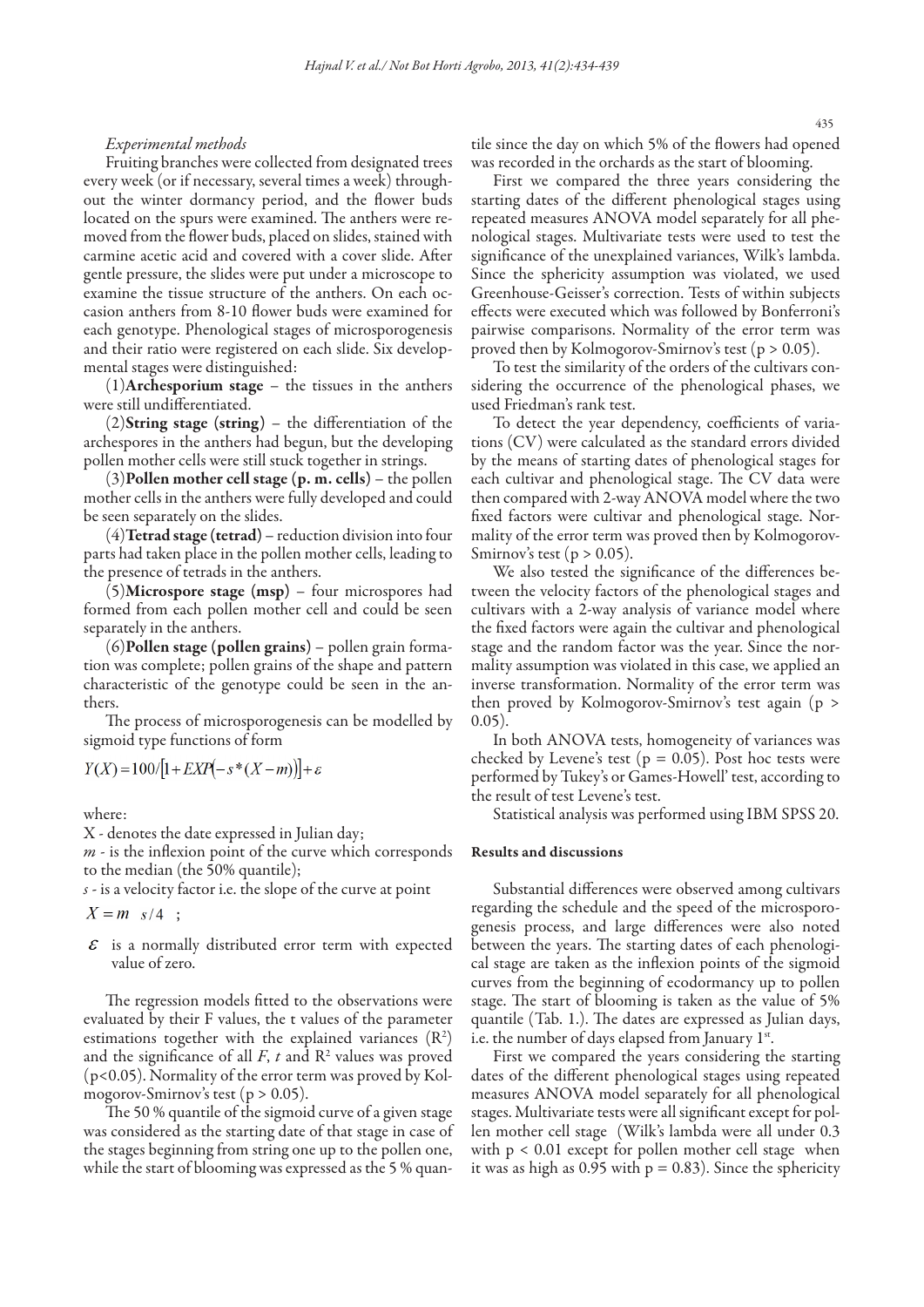436

assumption was violated, we used Greenhouse-Geisser's correction (ε were all above 0.53). Tests of within subjects effects revealed highly significant year effect ( $F(2 * ε; 16 * ε)$ were all above 20 with p < 0.01 except for pollen mother cell stage for which  $F(1.1; 8.7) = 0.17$  with  $p = 0.71$ ). Bonferroni's pairwise comparisons yielded that every year was

significantly different from all the others for blooming and pollen grains (p < 0.01), year 2012 differed significantly  $(p < 0.01)$  from the more similar ones 2011 and 2013  $(p > 0.05)$  in cases of string, tetrads and microspore stage, while, of course, all the three years were similar for pollen mother cell stage ( $p > 0.99$ ).

Tab. 1. Starting dates of the phenological stages in microsporogenesis in apricot cultivars in three consecutive years (number of days from January 1st) with the velocity factors (s) of the sigmoid curves. The starting dates of each phenological stage are taken as the inflexion points of the sigmoid curves from the beginning of ecodormancy up to pollen stage (m). The start of blooming is taken as the value of 5% quantile

| Cultivar/year       | string |              | p.m.cells |               | tetrads     |                  | msp |               | pollen grains |               | blooming       |               |
|---------------------|--------|--------------|-----------|---------------|-------------|------------------|-----|---------------|---------------|---------------|----------------|---------------|
| 2011                | m      | $\mathsf S$  | m         | $\sqrt{s}$    | m           | $\boldsymbol{S}$ | m   | $\mathsf S$   | m             | $\mathcal{S}$ | $\mathbf{m}^*$ | S             |
| Pinkcot             | 25     | 0.25         | 34        | 0.37          | 38          | 0.45             | 47  | 0.66          | 76            | 0.54          | 84             | 1.30          |
| Orange Red          | 27     | 0.29         | 35        | 0.35          | 39          | 0.50             | 47  | 0.60          | 78            | 0.61          | 85             | 1.58          |
| Harcot              | 30     | 0.29         | 37        | 0.38          | 41          | 0.47             | 49  | 0.50          | 78            | 0.62          | 84             | 1.58          |
| Gönci magyar kajszi | 32     | 0.28         | 40        | 0.37          | 43          | 0.45             | 52  | 0.56          | 79            | 0.57          | 86             | 1.55          |
| Litoral             | 34     | 0.29         | 40        | 0.35          | 45          | 0.48             | 53  | 0.47          | 80            | 0.53          | 87             | 1.45          |
| Harogem             | 36     | 0.30         | 43        | 0.38          | $\sqrt{48}$ | 0.50             | 56  | 0.51          | 81            | 0.52          | 91             | 1.45          |
| Comandor            | 36     | 0.30         | 43        | 0.38          | 48          | 0.50             | 56  | 0.51          | 81            | 0.52          | 91             | 1.45          |
| Sirena              | 38     | 0.30         | $44$      | 0.32          | 49          | 0.46             | 57  | 0.50          | 82            | 0.64          | 92             | 1.45          |
| Harlayne            | 40     | 0.29         | 46        | 0.32          | 51          | 0.47             | 59  | 0.74          | 84            | 0.56          | 93             | 1.45          |
| 2012                | m      | $\mathsf{s}$ | m         | $\mathsf{S}$  | m           | $\boldsymbol{S}$ | m   | $\mathcal{S}$ | m             | $\mathsf{S}$  | $m^*$          | $\mathcal{S}$ |
| Pinkcot             | 11     | 0.37         | 24        | 0.37          | 38          | 0.45             | 52  | 0.57          | 73            | 0.69          | 80             | 1.19          |
| Orange Red          | 15     | 0.31         | 27        | 0.36          | 39          | 0.46             | 53  | 0.51          | $74\,$        | 0.52          | 82             | 1.09          |
| Harcot              | 18     | 0.35         | 32        | 0.39          | 46          | 0.45             | 58  | 0.33          | 76            | 0.75          | 83             | 0.92          |
| Gönci magyar kajszi | 20     | 0.31         | 37        | 0.36          | 51          | 0.47             | 64  | 0.60          | 77            | 0.77          | 83             | 1.95          |
| Litoral             | 24     | 0.31         | 42        | 0.35          | 54          | 0.39             | 67  | 0.67          | 79            | 0.76          | 85             | 1.11          |
| Harogem             | 28     | 0.31         | 45        | 0.35          | 57          | 0.40             | 70  | 0.57          | 80            | 0.75          | 86             | 1.73          |
| Comandor            | 28     | 0.31         | 45        | 0.35          | 57          | 0.40             | 70  | 0.57          | 80            | 0.75          | 86             | 1.73          |
| Sirena              | 31     | 0.33         | 48        | 0.34          | 61          | 0.39             | 72  | 0.63          | 81            | 0.70          | 88             | 2.19          |
| Harlayne            | 36     | 0.33         | 54        | 0.39          | 66          | 0.54             | 75  | 0.57          | 83            | 0.89          | 89             | 2.19          |
| 2013                | m      | $\mathsf{s}$ | m         | $\mathcal{S}$ | m           | $\boldsymbol{S}$ | m   | $\mathsf{s}$  | m             | $\mathsf{s}$  | $m^*$          | $\mathcal{S}$ |
| Pinkcot             | 25     | 0.25         | 32        | 0.35          | 37          | 0.45             | 49  | 0.57          | 79            | 0.55          | 100            | 0.98          |
| Orange Red          | 29     | 0.27         | 34        | 0.37          | 39          | 0.35             | 50  | 0.64          | 79            | 0.55          | 101            | 0.85          |
| Harcot              | 31     | 0.26         | 38        | 0.44          | 42          | 0.59             | 52  | 0.54          | 80            | 0.59          | 102            | 0.74          |
| Gönci magyar kajszi | 33     | 0.24         | 39        | 0.34          | 43          | 0.61             | 53  | 0.54          | 81            | 0.57          | 103            | 0.88          |
| Litoral             | 35     | 0.29         | 39        | 0.34          | 45          | 0.41             | 55  | 0.68          | 82            | 0.56          | 103            | 0.76          |
| Harogem             | 36     | 0.28         | $42\,$    | 0.37          | 46          | 0.41             | 55  | 0.45          | 82            | 0.56          | 104            | 0.77          |
| Comandor            | 36     | 0.28         | 42        | 0.37          | 46          | 0.41             | 55  | 0.45          | 82            | 0.56          | 104            | 0.77          |
| Sirena              | 38     | 0.30         | 44        | 0.38          | $\sqrt{48}$ | 0.45             | 58  | 0.54          | 83            | 0.59          | 104            | 0.64          |
| Harlayne            | 41     | 0.31         | 49        | 0.39          | 53          | 0.45             | 61  | 0.56          | 84            | 0.54          | 104            | 0.65          |

\*5 % quantile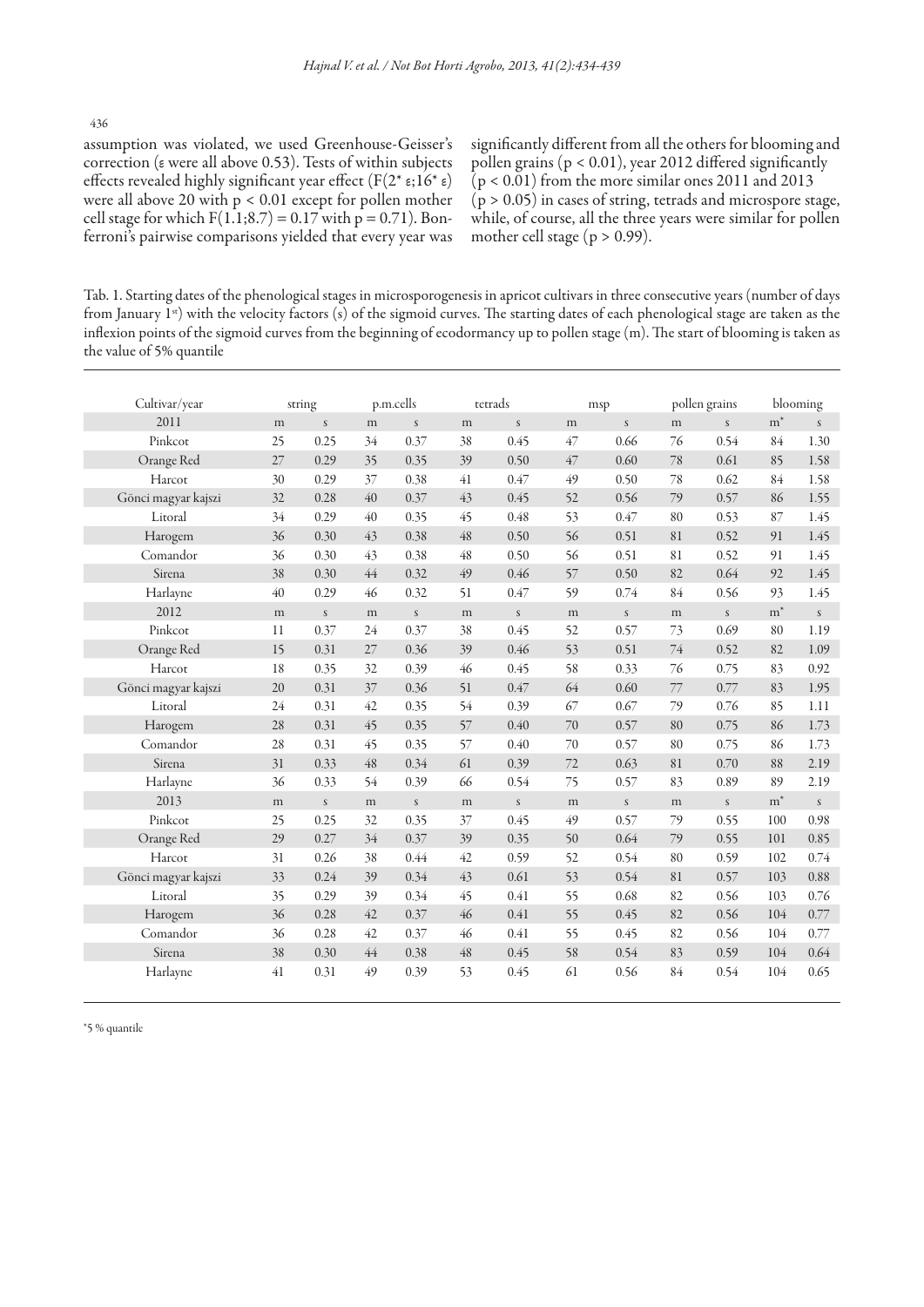Tab. 2. Coefficients of variations of the starting dates of the stages (m) in microsporogenesis in apricot cultivars with respect to the three years i.e. the standard errors divided by the means which can express the variability of the starting dates of phenological stages, depending on the effect of year. The different letters A to C represent phenological stages with significantly different CV values according to Games-Howell's post hoc test (p < 0.05)

| Cultivar                  | string <sup>A</sup> | p.m.cells <sup>BC</sup> | tetrads <sup>AB</sup> | $msp^{AB}$ | pollen<br>grains <sup>C</sup> | blooming <sup>C</sup> |
|---------------------------|---------------------|-------------------------|-----------------------|------------|-------------------------------|-----------------------|
| Pinkcot                   | 0.40                | 0.18                    | 0.02                  | 0.05       | 0.04                          | 0.03                  |
| Orange<br>Red             | 0.31                | 0.13                    | 0.10                  | 0.10       | 0.03                          | 0.03                  |
| Harcot                    | 0.27                | 0.09                    | 0.06                  | 0.09       | 0.03                          | 0.04                  |
| Gönci<br>magyar<br>kajszi | 0.26                | 0.04                    | 0.10                  | 0.12       | 0.03                          | 0.02                  |
| Litoral                   | 0.20                | 0.04                    | 0.11                  | 0.13       | 0.02                          | 0.07                  |
| Harogem                   | 0.14                | 0.04                    | 0.12                  | 0.14       | 0.01                          | 0.03                  |
| Comandor                  | 0.14                | 0.04                    | 0.12                  | 0.14       | 0.01                          | 0.03                  |
| Sirena                    | 0.11                | 0.05                    | 0.14                  | 0.13       | 0.01                          | 0.04                  |
| Harlayne                  | 0.07                | 0.08                    | 0.14                  | 0.13       | 0.01                          | 0.02                  |
|                           |                     |                         |                       |            |                               |                       |

To detect the year dependency, coefficients of variations (CV) were calculated as the standard errors divided by the means of starting dates of phenological stages for each cultivar and phenological stage. The 2-way ANOVA test revealed that the effect of cultivar was not significant  $(F(8, 40) = 0.53; p = 0.83)$  while the one of phenological stage was significant (F(5;40) = 13.93; p < 0.001). The result of Games-Howell's post hoc test is presented in Tab. 2. We can conclude generally that the order of the phenological stages according to their year dependency is: string, microspore stage (msp), tetrads, mother cell stage (p. m. cells), blooming and pollen grains. Moreover, this can be stated quite similarly for the cultivars.

Three stages in microsporogenesis were highlighted to introduce the differences between cultivars and years: the string stage, which indicates the end of endodormancy in the flower buds; the microspore stage, when reduction division is completed and the formation of pollen grains has begun; and the start of blooming, which indicates the end of the microsporogenesis process.

In all three years the flower bud development of 'Pinkcot' was the earliest of all the cultivars, while that of 'Harlayne' was the latest. The microsporogenesis rates of the other cultivars tested, and also of the control cultivar 'Gönci magyar kajszi' (GMK), fell between these values. The results obtained for these three cultivars in 2011 are illustrated in Fig. 1 for the three stages focused (the string stage, the microspore stage and the start of flowering).

The order of the cultivars considering the occurrence of the phenological stages was very similar in each year for each phenological stage (Friedman's test: *X*<sup>2</sup> (2)<0.4; p>0.8). In a later phenological stage, however, the variance of the starting days measured for different cultivars was mostly lower. The negative linear trend was significant (Pearson's  $R = -0.47$ ;  $p < 0.01$ ). We also proved for string and blooming phases that the later the stage starts in a year the more quickly it passes (Pearson's  $R = -0.38$ ;  $p < 0.05$ ; Pearson's R =  $-0.67$ ; p < 0.001).

At the beginning of microsporogenesis each phenological stage takes a longer time to be completed. The development of the string stage from the archespore tissue took 20-24 days in all the cultivars tested, while the transition from the tetrad stage to the microspore stage required 10-14 days and blooming was completed within 3-5 days (Fig. 1).

We can prove this using a two-way ANOVA test of significance for the differences of the velocity factors. We detected that the in heterogeneity of velocity factors was highly significant for the phenological stages  $(F(5,106))$  $= 262.94$ ;  $p < 0.001$ ) and insignificant for the cultivars  $(F(8;106) = 0.43; p = 0.90)$ . The interaction phenological stage\*cultivars was insignificant ( $F(40;106) = 0.71$ ; p  $= 0.89$ ). Tukey's post hoc test revealed that every single velocity factor of a phenological stage differs significantly from all of others but msp and pollen grains ( $p < 0.001$ ; p = 0.15, respectively). We can conclude that the later the start of phenological stage is, the faster its process is, similarly for all cultivars.



Fig. 1. Start and end of microsporogenesis and the microspore stages for three apricot cultivars ('Pinkot', 'Gönci Magyar kajszi', 'Harlayne') in 2011

The differences between the years are illustrated using the 3-year results recorded for the 'Litoral' cultivar, which has a medium rate of flower bud development (Fig. 2). The end of endodormancy (string stage) in the flower buds of this cultivar occurred on the same day, February 3<sup>rd</sup>, in 2011 and 2013, while in 2012 it was observed 10 days earlier. The time required for each stage of microsporogenesis to develop differed over the years, due to the diverse weather conditions.

In 2011, the microspores developed very quickly after the end of endodormancy in the flower buds of the 'Litoral' cultivar, the start of the microspore stage being re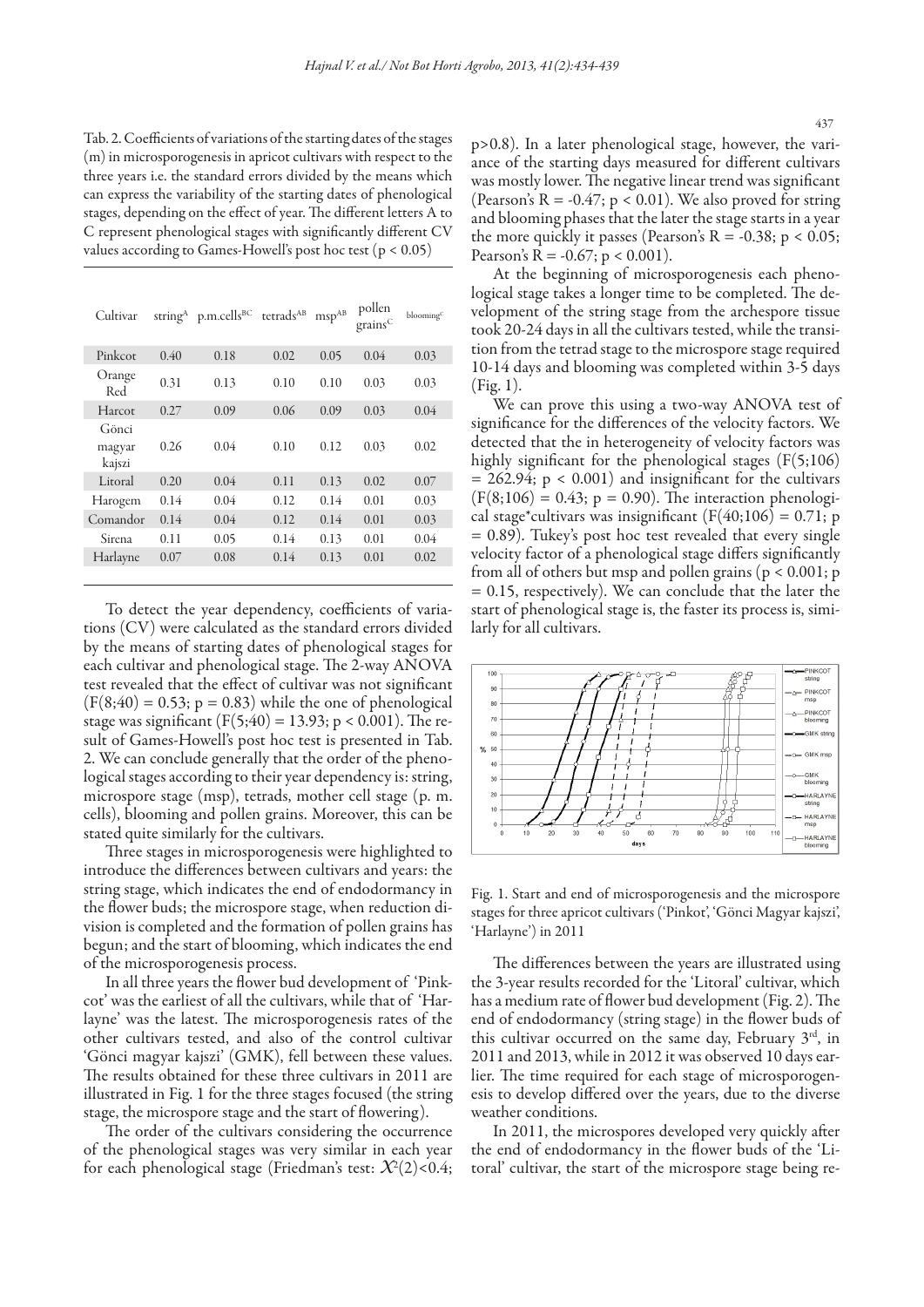corded on February 22nd. Blooming, however, was not the earliest in this year, beginning on March  $30<sup>th</sup>$ , which was intermediate between the other two years.

In 2012, the string stage was reached early, but the microspores developed latest in this year. Nevertheless, at the end of the microsporogenesis process, blooming started earlier than in the other two years, on March 25<sup>th</sup>.

In 2013, the process of microsporogenesis started similarly to that observed in 2011. The string stage was reached on the same date in 2013 as in 2011 and microspore development started two days later than in 2011. The blooming of 'Litoral', however, was latest in this year, not starting before than April 14th.



Fig. 2. Occurrence and characteristic of the phenological stages of microsporogenesis in the 'Litoral' cultivar in three consecutive years (2011-2013)

The rate of microsporogenesis is greatly influenced by environmental factors, especially the temperature (Szalay, 2008), resulting in substantial differences among years. This was confirmed by the present studies on nine cultivars over a 3-year period. However, the order of the cultivars was almost the same in each year, suggesting that, like all phenological processes, microsporogenesis is fundamentally genetically determined. This means that even analyses carried out over a few years are sufficient to allow the cultivars to be reliably ranked in terms of the end of endodormancy and the schedule of microsporogenesis. Before new cultivars are introduced into cultivation, it is essential to test their suitability for a given location. The data provided by phenological analysis are useful for this purpose if compared with those of control cultivars having known their frost tolerance and winter hardiness.

There is no close correlation between the schedule of microsporogenesis and the frost tolerance of the overwintering organs in the flower buds, as they are subject to separate genetic regulation (Bassi *et al*., 2006). However, the length of endodormancy has a considerable influence on the frost tolerance and winter hardiness of the cultivar, as the frost tolerance of the over-wintering organs decrease just during the ecodormancy period (Szalay, 2001, 2008).

As Hungary is one of the most northern countries where apricots can be grown economically, the best cultivars are those in which the over-wintering organs, particularly the flower buds, have slow winter development, while the end of endodormancy is late and frost tolerance is maintained for a long period (Szalay, 2001, 2008). Apricot cultivars with short endodormancy and rapid flower bud development can be successfully cultivated in more southern countries in the Mediterranean region (Guerriero *et al*., 1988). From the point of view of yield reliability, cultivars with long endodormancy, bred under ecological conditions similar to those in Hungary, could be promising for widening the choice of cultivars. One aim of the apricot breeding programme in Romania was to develop late-flowering cultivars with good frost tolerance and winter hardiness for cultivation in the temperate zone (Cociu, 1982, 1991; Cociu and Hough, 1985). The cultivars examined in the present work originated from this breeding programme. It is planned to continue these tests on the latest cultivars developed by Romanian breeders (Topor *et al*., 2010). In Canada, too, an improvement in frost tolerance and winter hardiness is an important aim in apricot breeding (Layne, 1978, 1979, 1981; Layne and Gadsby, 1995). Three cultivars ('Harcot', Harogem', 'Harlayne') originating from the Canadian breeding programme were also included in the present tests.

#### Conclusions

Over a three-year period the phenological processes of five cultivars from North America and three from Romania were analysed, using the cultivar 'Gönci magyar kajszi', which has moderate frost tolerance and winter hardiness and is grown widely in commercial orchards in Hungary, as a control. On the basis of the results, the cultivars were ranked in terms of the schedule of microsporogenesis. Almost the same order was observed in all three years, and this order can be regarded as indicative of the yield safety of cultivars. The end of endodormancy in the flower buds was recorded between January 10<sup>th</sup> and 25<sup>th</sup> for the firstranking cultivar 'Pinkcot', but not before February 5-10<sup>th</sup> for the last cultivar, 'Harlayne'. Three of the cultivars tested had faster flower bud development than the control ('Pinkcot', 'Orange Red' and 'Harcot', in this order), indicating that their cultivation would be riskier than that of 'Gönci magyar kajszi' in Hungary, due to their rapid flower bud development in winter. Cultivars found to have slower flower bud development than 'Gönci magyar kajszi' (in the order 'Litoral', 'Harogem', 'Comandor', 'Sirena' and 'Harlayne') could be grown with less risk in Hungary.

### *Acknowledgement*

The researches were supported by the TÁMOP 4.2.1./ B-09/KMR/2010-0005, VM State Genereservation Tasks Project (Állami Génmegőrzési Feladatok) É-45343 and GOP-1.1.1-09/1-2009-0042.

438